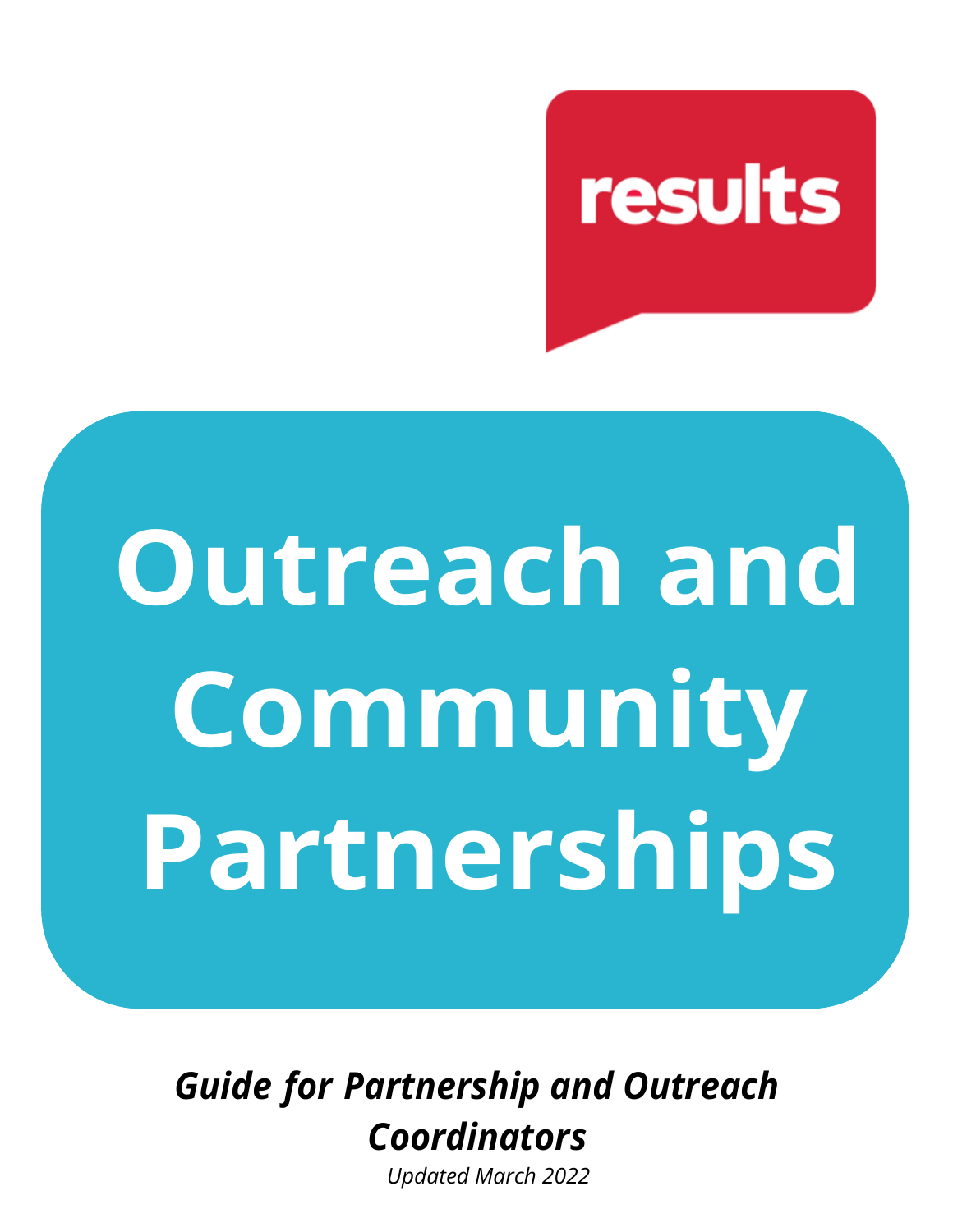## **table of contents**

| <b>Community Outreach</b>                                |  |
|----------------------------------------------------------|--|
|                                                          |  |
|                                                          |  |
| What outreach tools are available to me to get started?5 |  |
|                                                          |  |
|                                                          |  |

## **Engaging Community and Organizational Partners**

| Current RESULTS Organizational Partners8-10 |  |
|---------------------------------------------|--|
|                                             |  |

|--|--|--|--|--|--|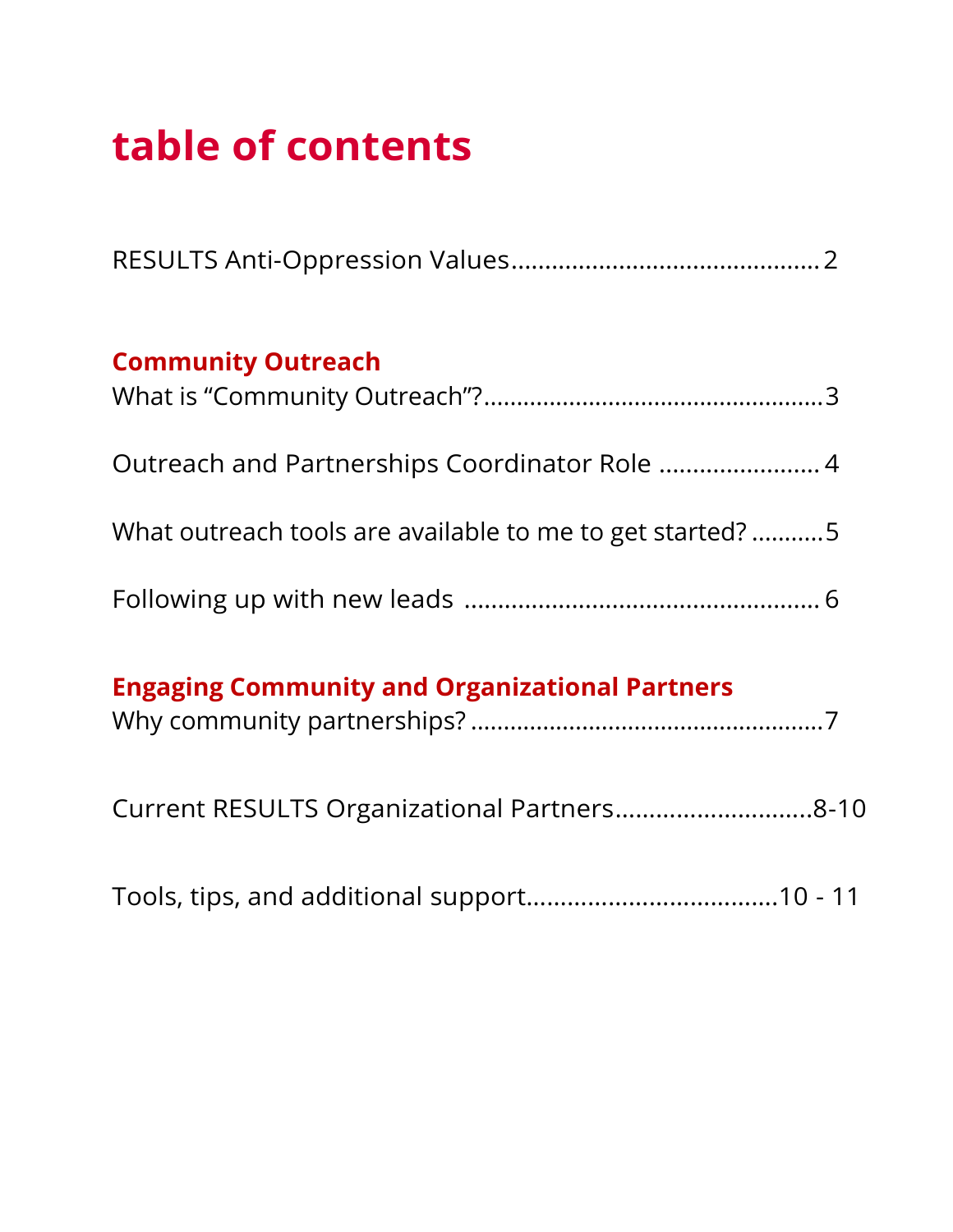## <span id="page-2-0"></span> **RESULTS anti-oppression values**

RESULTS is a movement of passionate, committed everyday people. Together we use our voices to influence political decisions that will bring an end to poverty. Poverty cannot end as long as oppression exists. We commit to opposing all forms of oppression, including ableism, ageism, biphobia, classism, colonialism, homophobia, racism, religious discrimination, sexism, transphobia, white saviorism, and xenophobia.

At RESULTS we pledge to create space for all voices, including those of us who are currently experiencing poverty. We will address oppressive behavior in our interactions, families, communities, work, and world. Our strength is rooted in our diversity of experiences, not in our assumptions.

With unearned privilege comes the responsibility to act so the burden to educate and change doesn't fall solely on those experiencing oppression. When we miss the mark on our values, we will acknowledge our mistake, seek forgiveness, learn, and work together as a community to pursue equity.

There are no saviors — only partners, advocates, and allies. We agree to help make the RESULTS movement a respectful, inclusive space.

Learn more on the RESULTS website at: [results.org/our-anti-oppression-values/](https://results.org/our-anti-oppression-values/)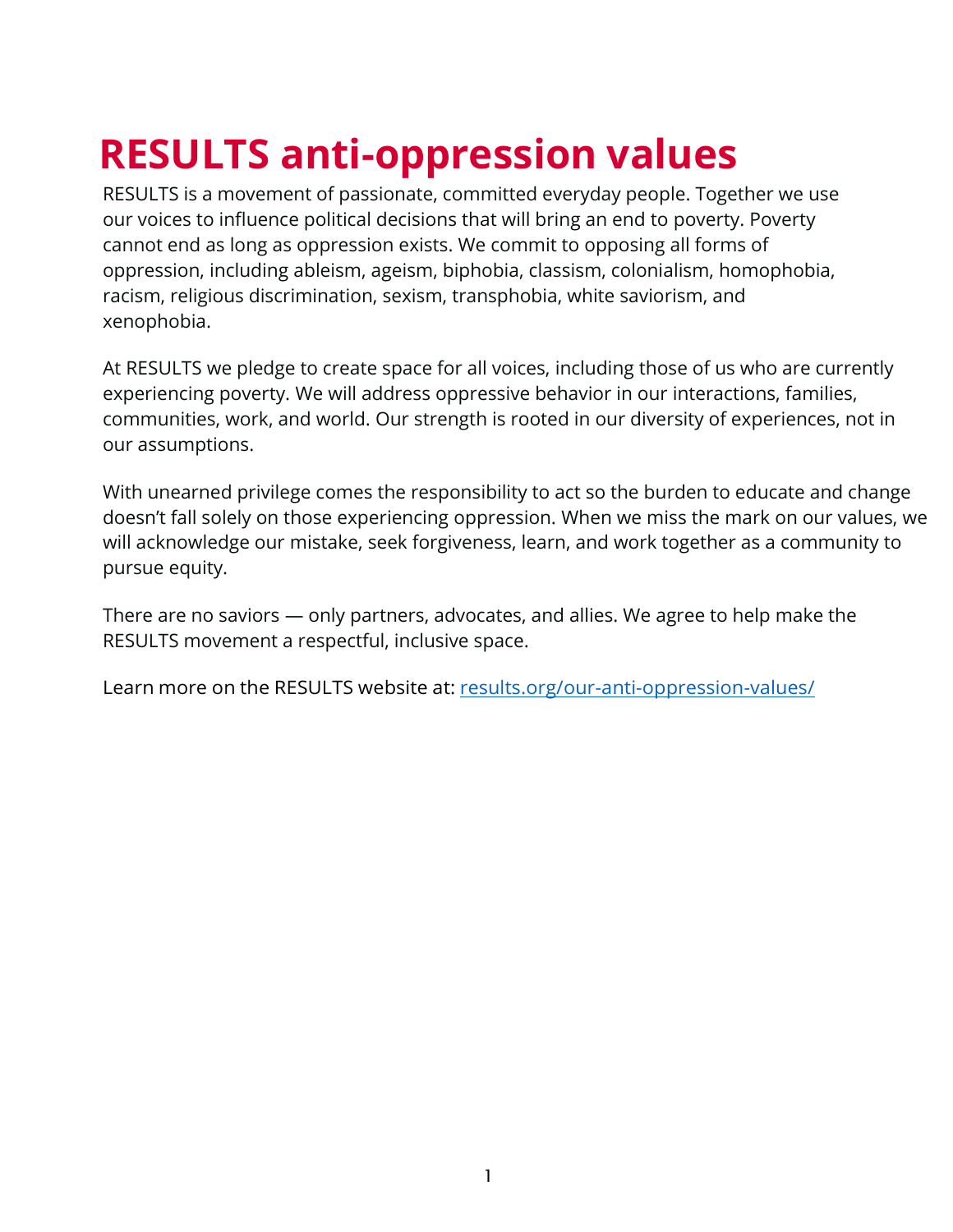

## **Community Outreach**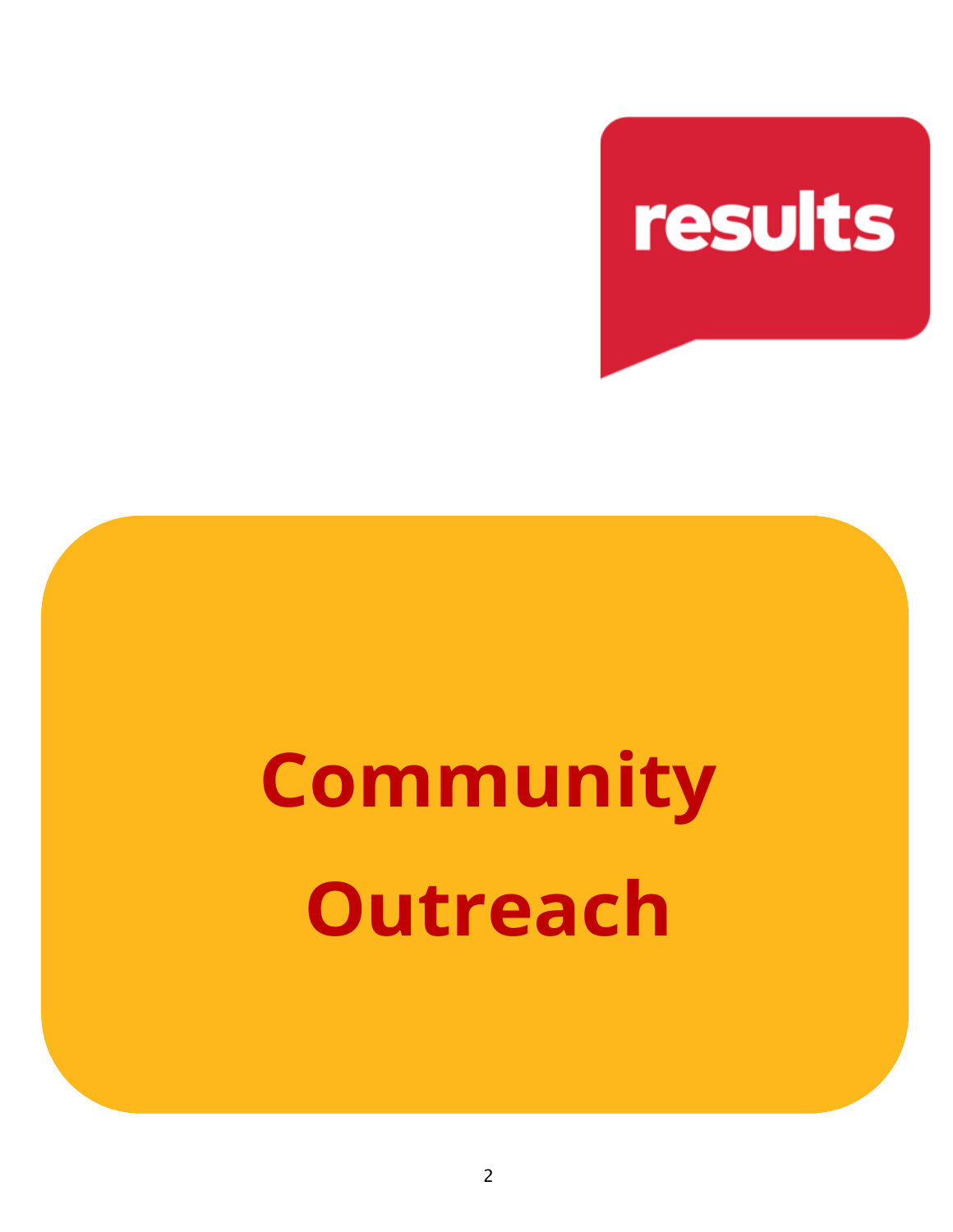## **What is community outreach?**

#### **Now is a great time to engage with your community about the issues!**

The work **RESULTS** does on ending poverty and oppression is more than one individual can do, or one group. It requires a collective approach to make an impact. Multiple voices joined together to advocate on legislation will increase the chances of getting your member of congress to take action and move up the Champion scale, get more letters to aides and congressional offices, and get more letters to the editor published in your local paper to bring light to issues of poverty affecting your local community, the country, and the world.



**Outreach is more than hosting an event, and it could be as simple as making a connection with someone in your community over a cup of coffee, or a quick conversation by phone or on Zoom.**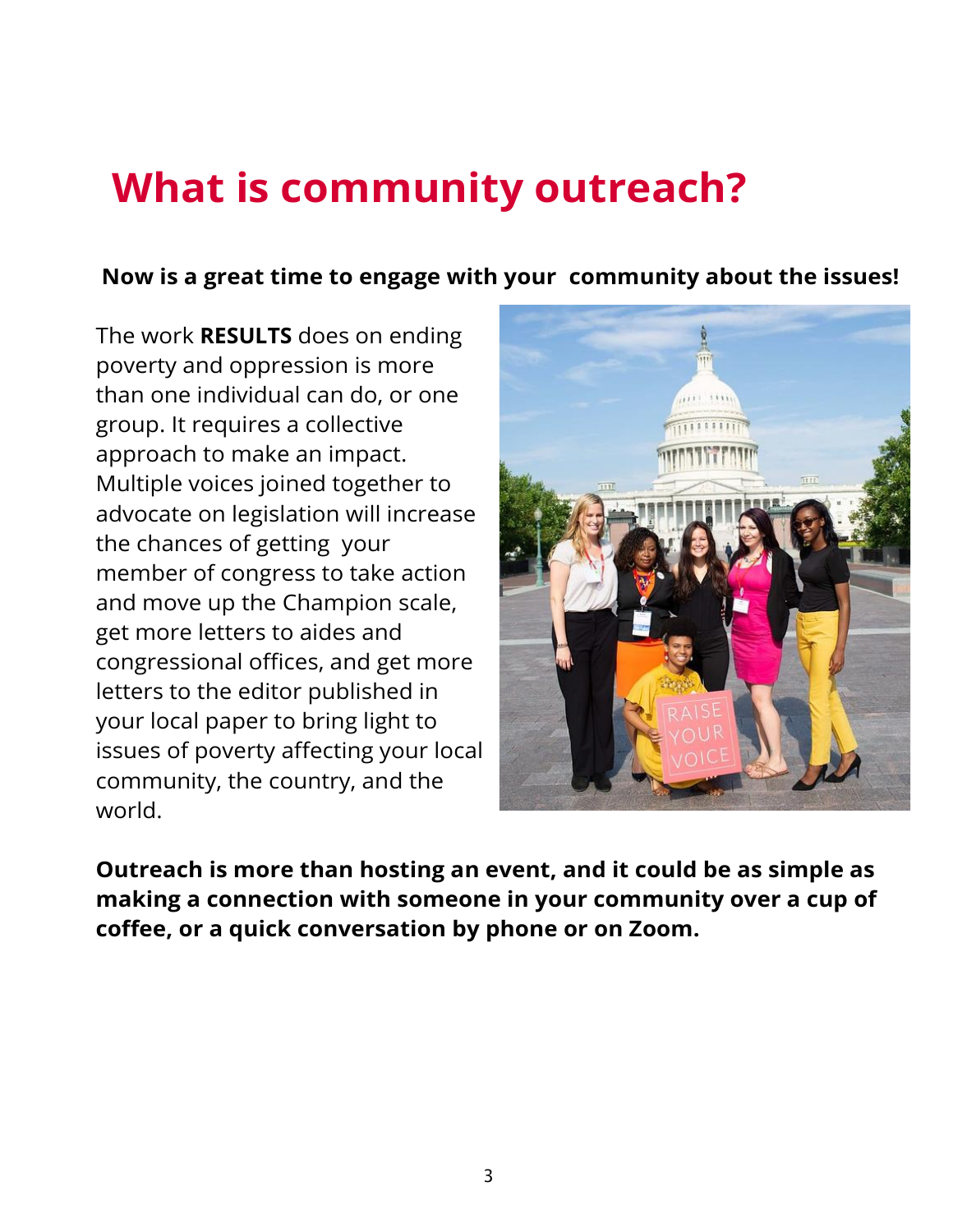## **What does an Outreach and Partnership Coordinator do?**

The role of an **Outreach and Partnership Coordinator** is to support your RESULTS group in making community connections - whether that's connecting and building relationships with individuals with shared values or connecting on an organizational level by embarking on partnerships to take advocacy actions together.

The Outreach and Partnership Coordinator is extremely important for group health and building the strength of the RESULTS network as we move forward in this important work of alleviating poverty and oppression. This role is what helps to keep groups healthy, strong, and thriving, all of which are so important in regards to elevating our collective voice and influence. As Outreach and Partnership Coordinator, you will have a direct impact on the power of our movement to bring about changes that our world so desperately needs.

At its core, the Outreach and Partnership Coordinator role is about relationship development and follow-up. Just like we emphasize follow-up with MOCs, there must be follow-up and engagement when introducing new people to the RESULTS network. **But don't fret, we have all the tools to help you be successful in this role!** 

#### *An Outreach and Partnership Coordinator:*

- Has a passion for, and desire to share and interact with others with a shared value and mission.
- Coordinates one-on-one interactions and outreach meetings with individuals in your community to introduce them to RESULTS, with the goal of growing your group.
- Supports transformational, versus transactional, relationships with individuals engaging in advocacy.
- Finds opportunities for the group to speak and/or train in the community (tabling events, networking events, workshops etc.).
- Keeps track of community contacts and supports the Action Network Manager in organizing new contacts on the "Action Network" tab of the group roadmap.
- Engages with local community partners who have shared goals as values in ending poverty and oppression.

#### *Set SMART Outreach Goals for your group:*

Think about the goals you have for your group, and how outreach will help. Set SMART goals, that are:

- **Specific**
- **Measurable**
- **Attainable**
- **Realistic, and**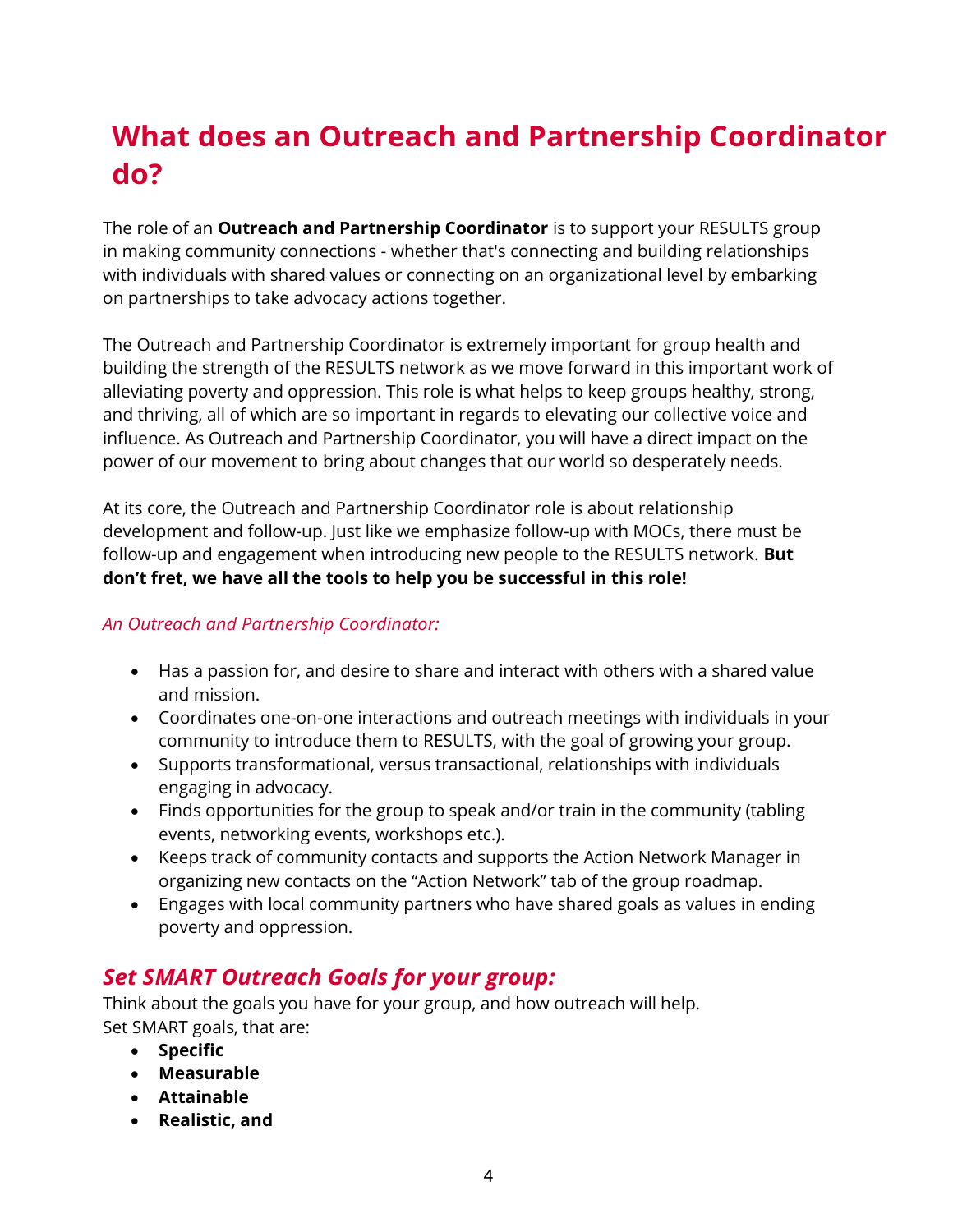#### • **Time-bound**

*Example of a SMART goal: "To generate a leads list of 10 local people, and call or email them to come to our next RESULTS group meeting on April 9, 2022."*

## <span id="page-6-0"></span>**I want to get started right away, what are some easy tools and resources available to me?**

Currently, we have several resources available to support you in doing outreach and making community connections. Below is a brief list depending on what you are trying to accomplish:

- **How to talk to others about RESULTS?** [EPIC Laser Talk: Invite others to join RESULTS](https://resultsorg.sharepoint.com/:w:/s/GrassrootsImpact/Ecac2mMVC89As00xK40IalIBnEI9cotnSuuSEBETViGE4w?e=ATn2rE)
- **What are some ways my group can do outreach?** [Outreach: Six Ideas and Counting](https://docs.google.com/document/d/1zR93cX4BNLsfsGJq1RL99ZszksA9mv0K/edit?usp=sharing&ouid=115460635308728131729&rtpof=true&sd=true)
- **What actions can you take to introduce the work of RESULTS to new people?**
	- o Check out our current campaign actions on the monthly Global and U.S. Poverty Action [Sheets](https://results.org/volunteers/monthly-actions/) and accompanying [2022 Action Workshop Agenda](https://results.org/wp-content/uploads/2022-Action-Workshop-Agenda.pdf)
	- o Interested in leading an advocacy skills workshop? Here is a guide to setting up the agenda [2022 Action Workshop Agenda](https://results.org/wp-content/uploads/2022-Action-Workshop-Agenda.pdf)
- **How do I lead a hybrid (or virtual) meeting?**
	- o Here's a [guide to running hybrid meetings.](https://results.org/resources/running-hybrid-meetings/)
- **What Communication tools and templates are available to me?**
	- o [EPIC Laser Talk: Invite others to join RESULTS](https://results.org/wp-content/uploads/2022-Outreach-Laser-Talk.pdf)
	- o [Outreach Presentation \(PowerPoint Template\)](https://results.org/wp-content/uploads/template_PowerPoint-Presentation-Template-2022.pptx)
	- o Introductory email template [\(PDF](https://results.org/wp-content/uploads/Outreach_Email-Template.pdf) / [Word\)](https://results.org/wp-content/uploads/Outreach_Email-Template-1.docx)
	- o [RESULTS One Pager](https://results.org/wp-content/uploads/voices_onepager_2021.pdf)
	- o [Logos and other printable marketing materials](https://results.org/volunteers/marketing-materials/)
	- o [Order brochures, outreach materials, and brochures](https://docs.google.com/forms/d/e/1FAIpQLScjFPR5cE8Z3cY9nCc_SMHE09puahIzV_Z9gg51CD0sjuxv6Q/viewform)
- **How do I keep track of the contacts I've made doing outreach?** 
	- o Here is a [printable signup](https://results.org/wp-content/uploads/RESULTS-Sign-Up-Sheet-1.pdf) sheet to collect names and contact information during tabling events and outreach activities.
	- o On your group roadmap, you can list these contacts under the *"Action Network"* tab until they decide they want to formally join your group. For more on managing the Action Network, see [this guide](https://results.org/wp-content/uploads/Updated-Action-Network-Manager-Info-Pager.pdf) or contact Sarah Leone [\(sleone@results.org\)](mailto:sleone@results.org).
- **How do I report my outreach to RESULTS staff?**
	- o [2022 Outreach Reporting Form](https://docs.google.com/forms/d/e/1FAIpQLSftlcLdbTzux5BpGtU9b1PyAK70sSXG0TQESQVziG6q953OVA/viewform?c=0&w=1)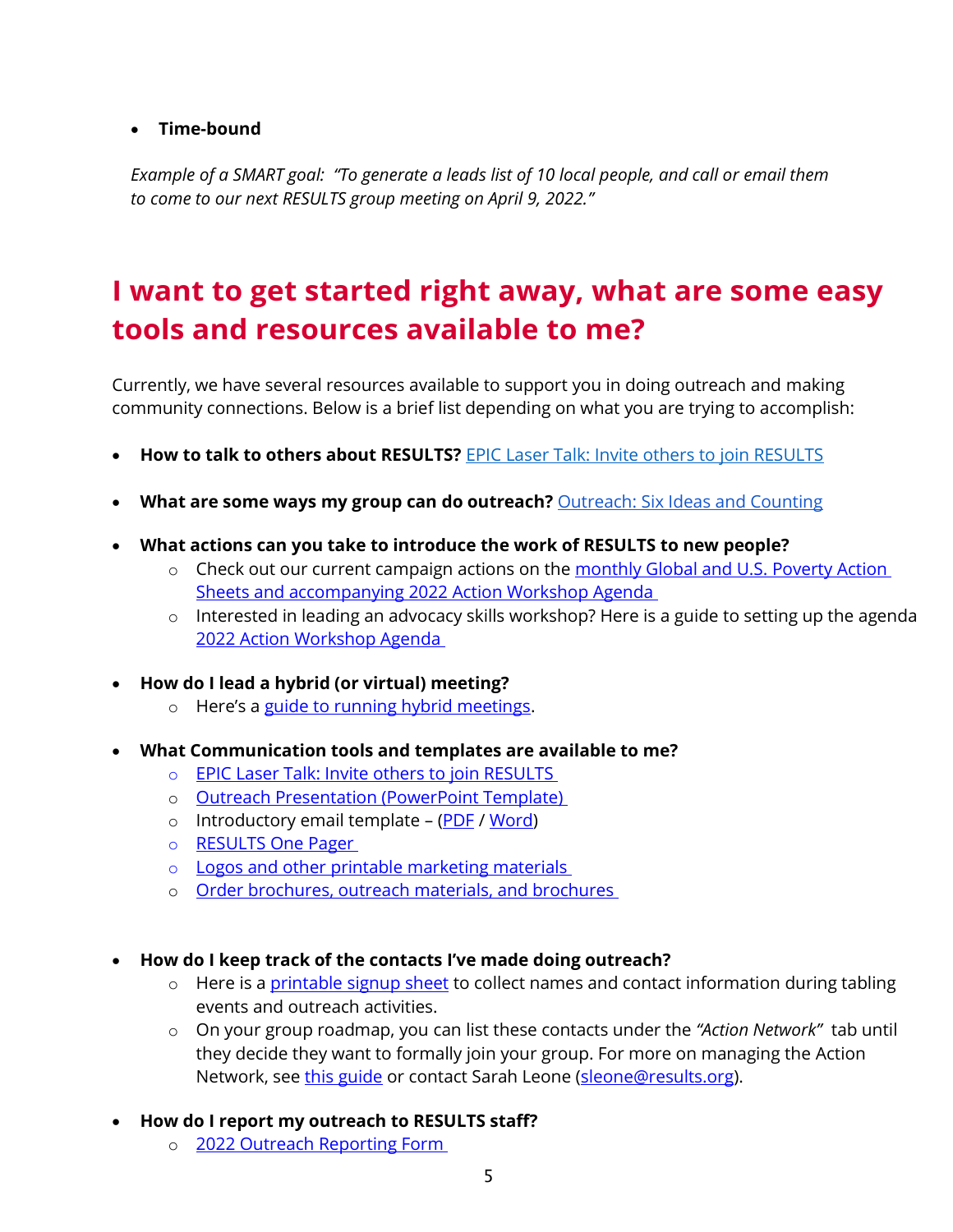### **Following up with new leads for your group**

After you've connected with someone, be sure to collect their name, phone number, and email and add them to the **"Action Network"** tab of your group's Roadmap. This is where potential leads for your group should be listed. Be sure to set up a day or time to follow up with folks on this list a few days after connecting with them at an outreach event, or during a one-on-one meeting. Note how they may prefer to be contacted – some individuals prefer phone calls, text messages, or emails. Your next steps will depend on their response after your outreach:

• *"I'm in!"*

If someone is ready to deepen their commitment and regularly attend your group meetings, you can move them from the action network list to the **"Roster"** tab and focus on engaging them and welcoming them into your group. There is a guide for next steps in this journey on our website: under ["Working with your Group"](https://results.org/volunteers/working-with-your-group/).

• *"I'm in, but my time is limited with school, work, and other obligations"*

If someone is passionate about the issues and advocacy, but only has limited time, invite them to join your **"Action Network."** There are resources to help under the [""Engaging](https://results.org/volunteers/engaging-the-community/)  [the Community"](https://results.org/volunteers/engaging-the-community/) page on the RESULTS website. For more information on starting or managing your group's Action Network, contact Sarah Leone ([sleone@results.org\)](mailto:sleone@results.org).

• "*I'm still not sure if RESULTS is the right fit for me, where can I get more information?"* If someone is still unsure, no worries! Invite them to attend a RESULTS orientation to gain more information and help answer any questions they may have about RESULTS or advocacy. They can get more information or sign up, here: <https://results.salsalabs.org/orientationcallrsvp/index.html>

#### *Directing new volunteers to sign up for RESULTS Email Updates:*

Individuals can sign up for RESULTS email updates or text alerts by going to the website and clicking the Volunteer Sign Up Link: [https://results.org/new-volunteers/sign-up/.](https://results.org/new-volunteers/sign-up/) On that page they will complete a form, "Volunteer with Us" , and by completing the form they will receive:

- An invitation to our orientation and basic training series
- Action alerts and Weekly Updates of your choice
- Entry into our database on a basic level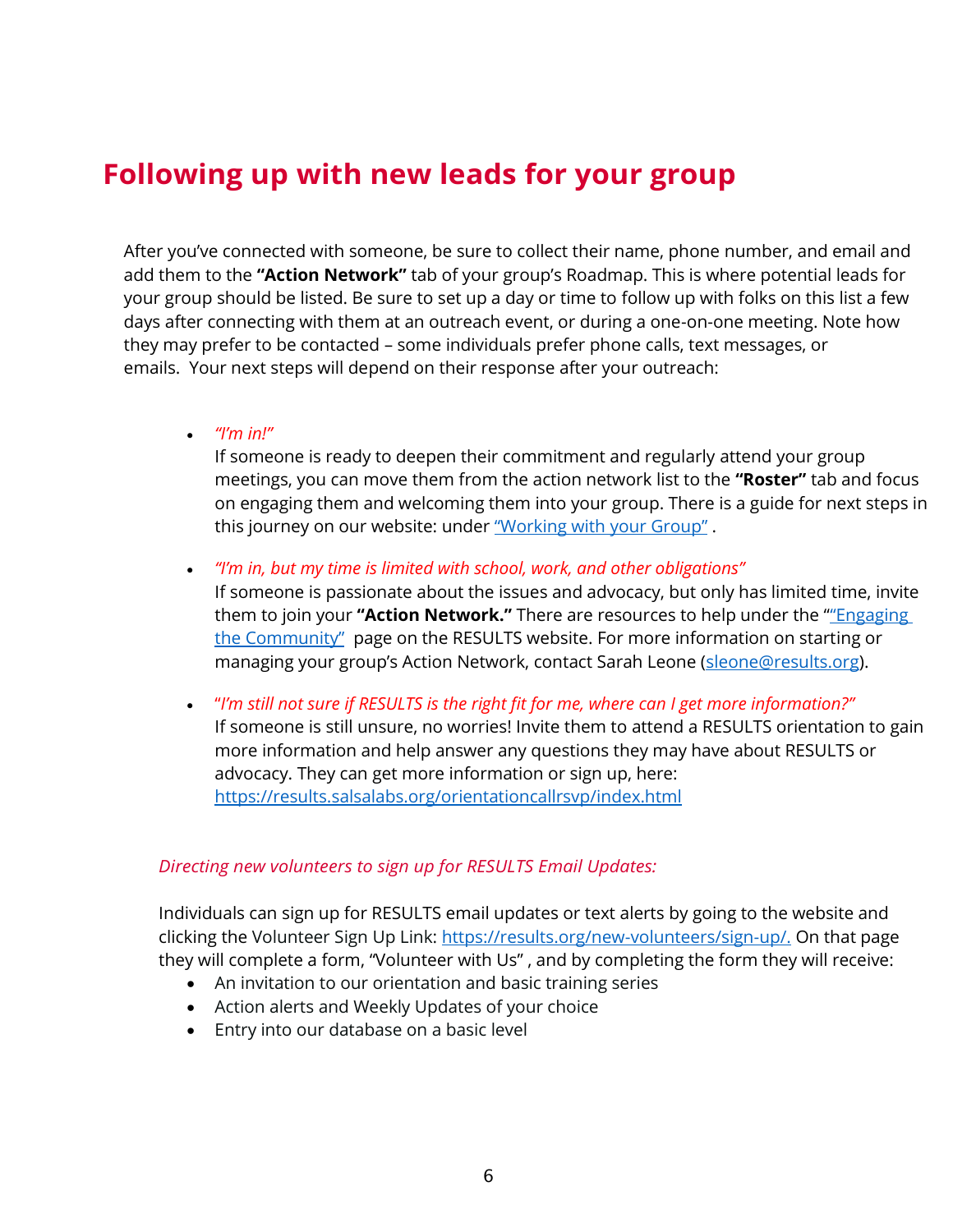

## **Engaging with Community and Organizational Partners**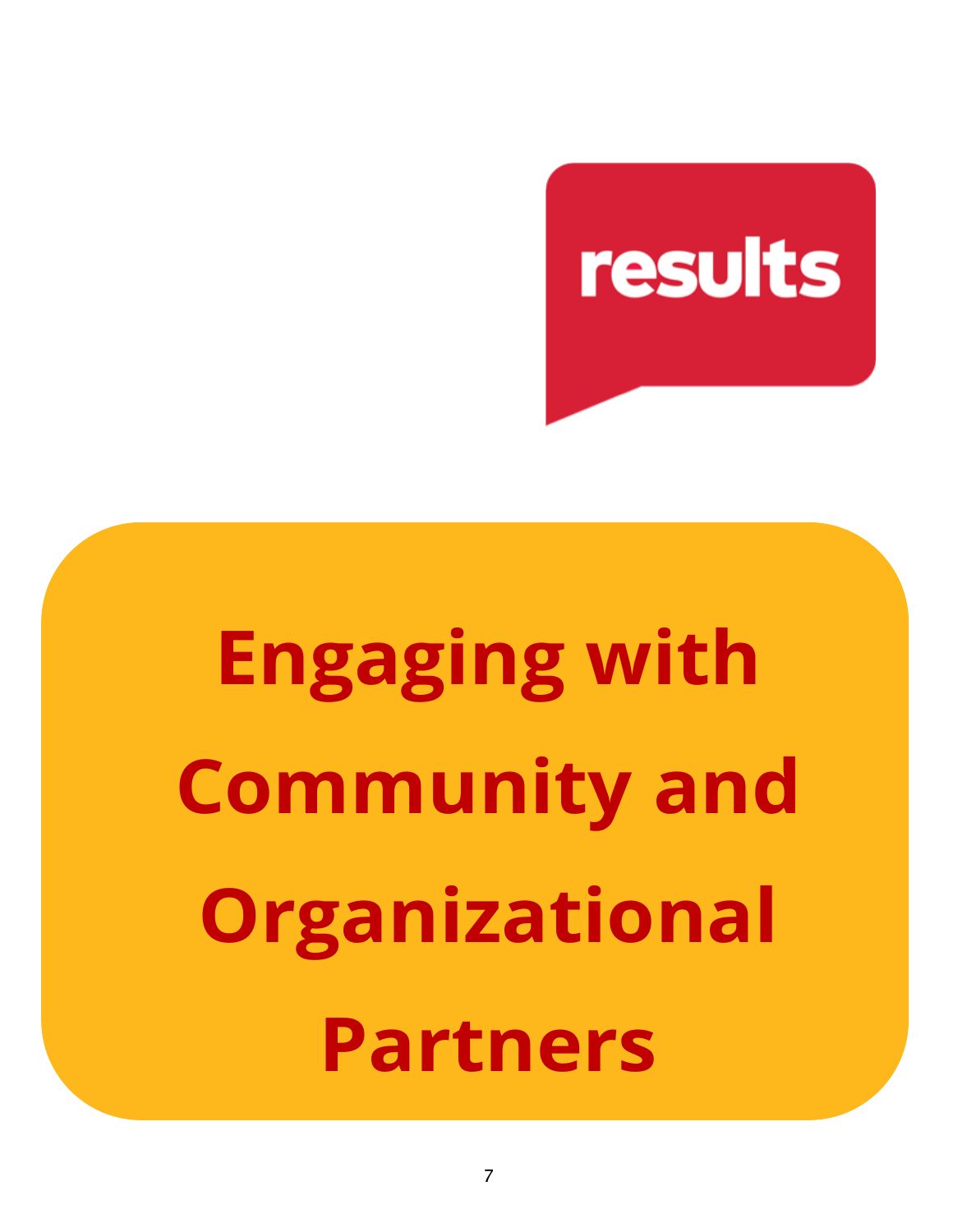## **Why do we engage in organizational partnerships?**

At RESULTS, the work we are doing to end poverty and oppression is much greater than us as individual volunteers, or groups. We need everyone - partners, allies, and co-conspirators - to join the movement. To achieve large-scale social change requires a collective approach; this is where partnering organizations can:

- o establish a common agenda,
- o identify shared measurement tools,
- o engage in mutually reinforcing activities,
- o maintain continuous communication, and
- o develop a framework of support

Where outreach helps to grow your group and its impact in the community on an individual level, partnership development expands your influence not only in your community but also with members of Congress. It is powerful when congressional offices are contacted by a coalition group of organizations in a unified voice to end poverty and oppression.

It is most effective to engage with organizational partners *at the group level* with organizations that have grassroots volunteers whose goals and issues may be aligned with that of RESULTS. It is key to maintain these partnerships at an organizational level so as not to "poach" advocates from other groups.

### **RESULTS' Current Organizational Partners**

In the last year, new and established organizational partners have joined with RESULTS to combat malnutrition, close the gap on global vaccine inequity, and strengthen healthcare systems abroad to get us in the right direction of ending the COVID-19 pandemic and stopping future pandemics.

#### *Together Women Rise*

2022 marks the third year of the *Together Women Rise Advocacy Chapter* with RESULTS. Together Women Rise is a powerful community of women and allies dedicated to achieving global gender equality, as women are disproportionately affected by issues of poverty. With nearly 500 local chapters across the U.S., members learn about and advocate for gender equality issues,, give grants to organizations that empower women and girls in low-income countries, and build community to forge meaningful connections that increase our strength and collective impact. [Learn more here.](https://usc-word-edit.officeapps.live.com/we/(https:/togetherwomenrise.org/advocacy/results-parntership/))

#### *National Peace Corps Association (NPCA)*

*[Global Allies Program: Partners Ending Poverty with RESULTS \(GAP\)](https://www.peacecorpsconnect.org/companies/global-allies-program-partners-ending-poverty-with-results)* is an official affiliate partner of the National Peace Corps Association (NPCA). GAP aims to train and engage Returned Peace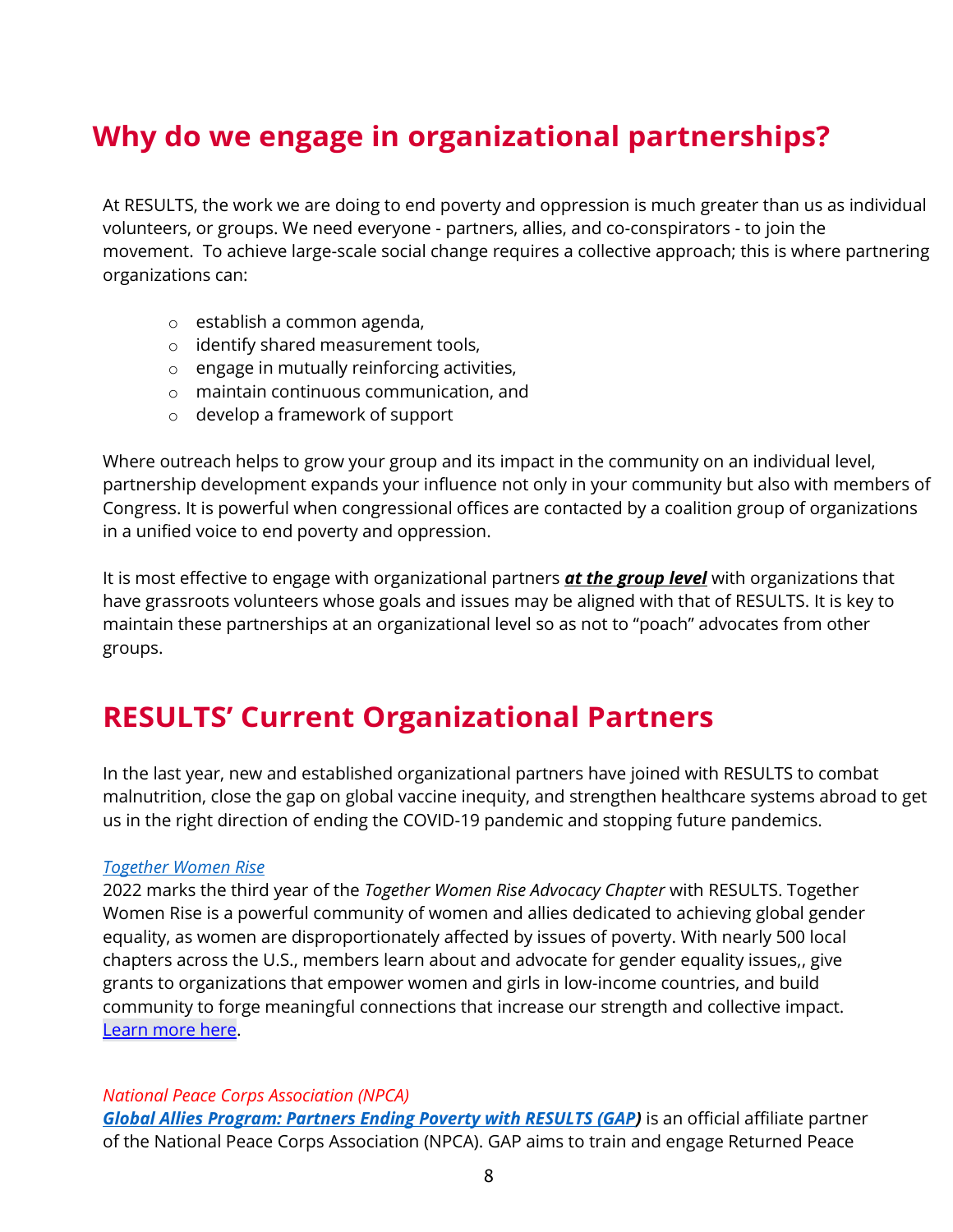Corps Volunteers (RPCVs) in advocacy that will have an impact and to connect RPCVs to likeminded and experienced advocates in the RESULTS grassroots network. GAP also aims to work with local diaspora communities to strengthen our influence on issues that matter to their home countries. [Learn more here.](https://www.peacecorpsconnect.org/companies/global-allies-program-partners-ending-poverty-with-results)

## **Additional coalition partners**

#### Global Poverty Issues

#### **Bread for the World [\(https://www.bread.org/\)](https://www.bread.org/)**

*Bread for the World is a collective Christian voice urging our nation's decision-makers to end hunger at home* and abroad. To contact a local organizer in your region [click here.](https://www.bread.org/regional-organizers)

#### **CARE [\(https://www.care.org/\)](https://www.care.org/)**

*For 75 years, CARE has led the way to a better life for the world's most vulnerable people. In 2020, CARE worked in over 100 countries, reaching more than 90 million people through 1,300 projects.*

#### **Friends Committee on National Legislation [\(https://www.fcnl.org/\)](https://www.fcnl.org/)**

*The Friends Committee on National Legislation (FCNL) is a national, nonpartisan Quaker organization that lobbies Congress for peace, justice, and environmental stewardship.*

#### **The ONE Campaign [\(https://www.one.org/us/\)](https://www.one.org/us/)**

*ONE is a global movement campaigning to end extreme poverty and preventable disease by 2030, so that everyone, everywhere can lead a life of dignity and opportunity.*

#### Domestic Poverty Issues

#### **SchoolHouse Connection [\(https://schoolhouseconnection.org/\)](https://schoolhouseconnection.org/)**

*SchoolHouse Connection is a national non-profit organization working to overcome homelessness through education. They provide strategic advocacy and practical assistance in partnership with early childhood programs, schools, institutions of higher education, service providers, families, and youth.*

#### **First Focus on Children [\(https://firstfocus.org/\)](https://firstfocus.org/)**

*First Focus on Children is a bipartisan advocacy organization dedicated to making children and families the priority in federal policy and budget decisions. Their organization leads a comprehensive advocacy strategy, with its hands-on experience with federal policymaking and a commitment to seeking policy solutions.*

#### **Shriver Center on Poverty and Law [\(https://www.povertylaw.org/\)](https://www.povertylaw.org/)**

*The Shriver Center on Poverty Law is leading the fight for economic and racial justice. Their goal is to build a future free from racism, poverty, and the interlocking systems designed to keep those inequities alive. From litigating and shaping policies in Illinois, to training and convening multi-state networks of public interest attorneys, the Shriver Center on Poverty Law works with and for the communities we serve to make equal*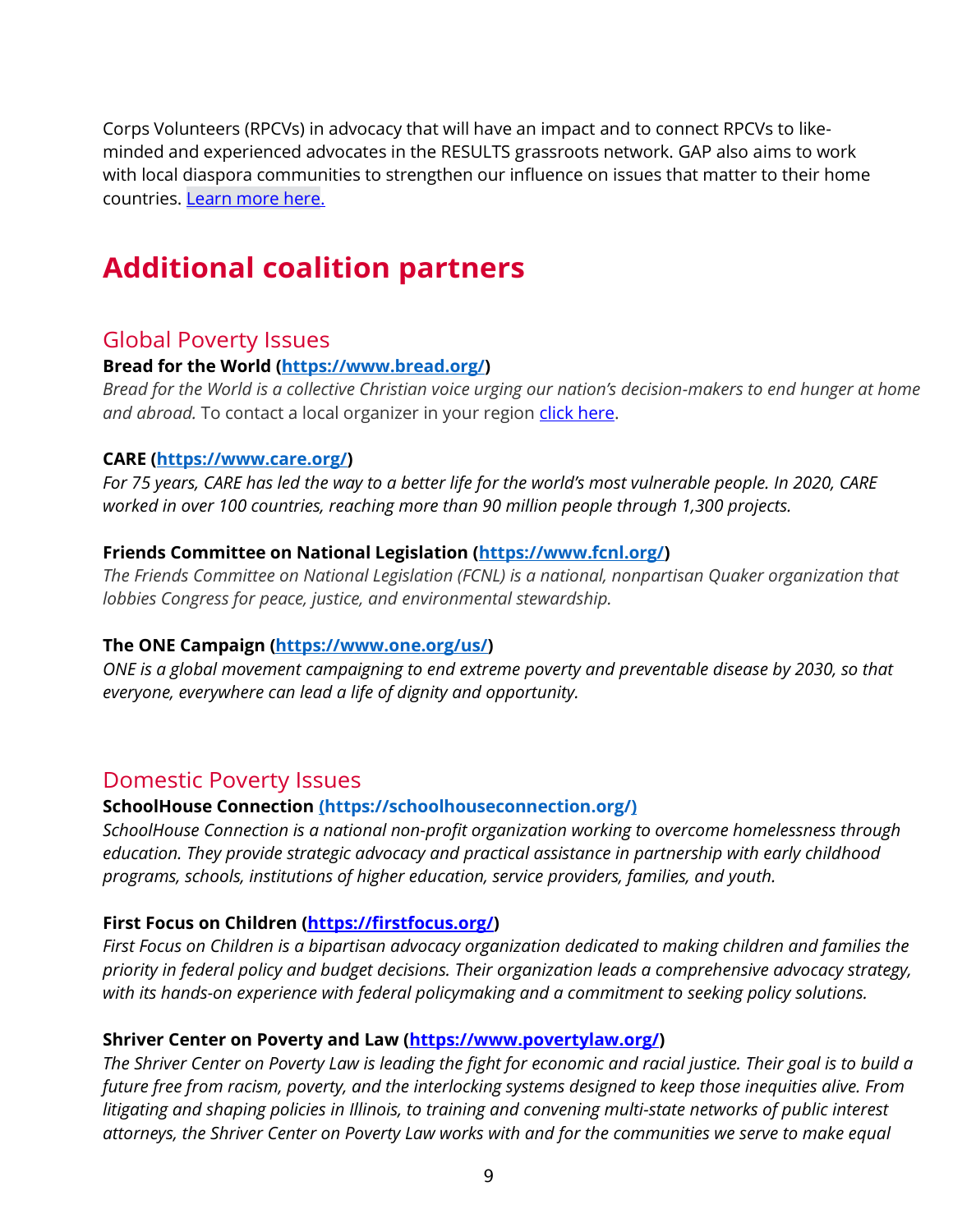*justice and economic opportunity a reality.*

#### **Youth Law Center [\(https://www.ylc.org/\)](https://www.ylc.org/)**

*The Youth Law Center advocates to transform foster care and juvenile justice systems across the nation so every child and youth can thrive.*

To learn more about connecting with your local Together Women Rise Chapter, your local Returned Peace Corps Volunteer (RPCV) network, or other key organizations contact Karyne Bury [\(kbury@results.org\)](mailto:kbury@results.org).

## **What tools are available to my group to develop partnerships?**

In addition to the tools available for outreach listed on [page 6,](#page-6-0) you may consider the following resources:

- **How do I find local community partners to work with my group on the issues?** Our [Partnership Mapping Tool](https://results.org/wp-content/uploads/Partnership-Mapping-Tool-IC-2021.pdf) is a tool which allows your group to analyze an advocacy issue (for example housing, or the Child Tax Credit (CTC)), identify who in the community is working on the issue or is affected by it, and identify connections your group may have to that community partner. It also identifies preliminary questions you may want to ask when exploring your partnership together.
- **How do I organize an educational site visit?** One of the most potent ways to connect with the heart and soul of our issues is to schedule a site visit to an organization or group affected by poverty right in your own community. A site visit is meant to be a respectful way of learning from and standing in solidarity with those who are directly impacted by the legislation for which we advocate. For tips on how to organize an educational site visit, check out [this guide.](https://results.org/resources/organize-an-educational-site-visit/)